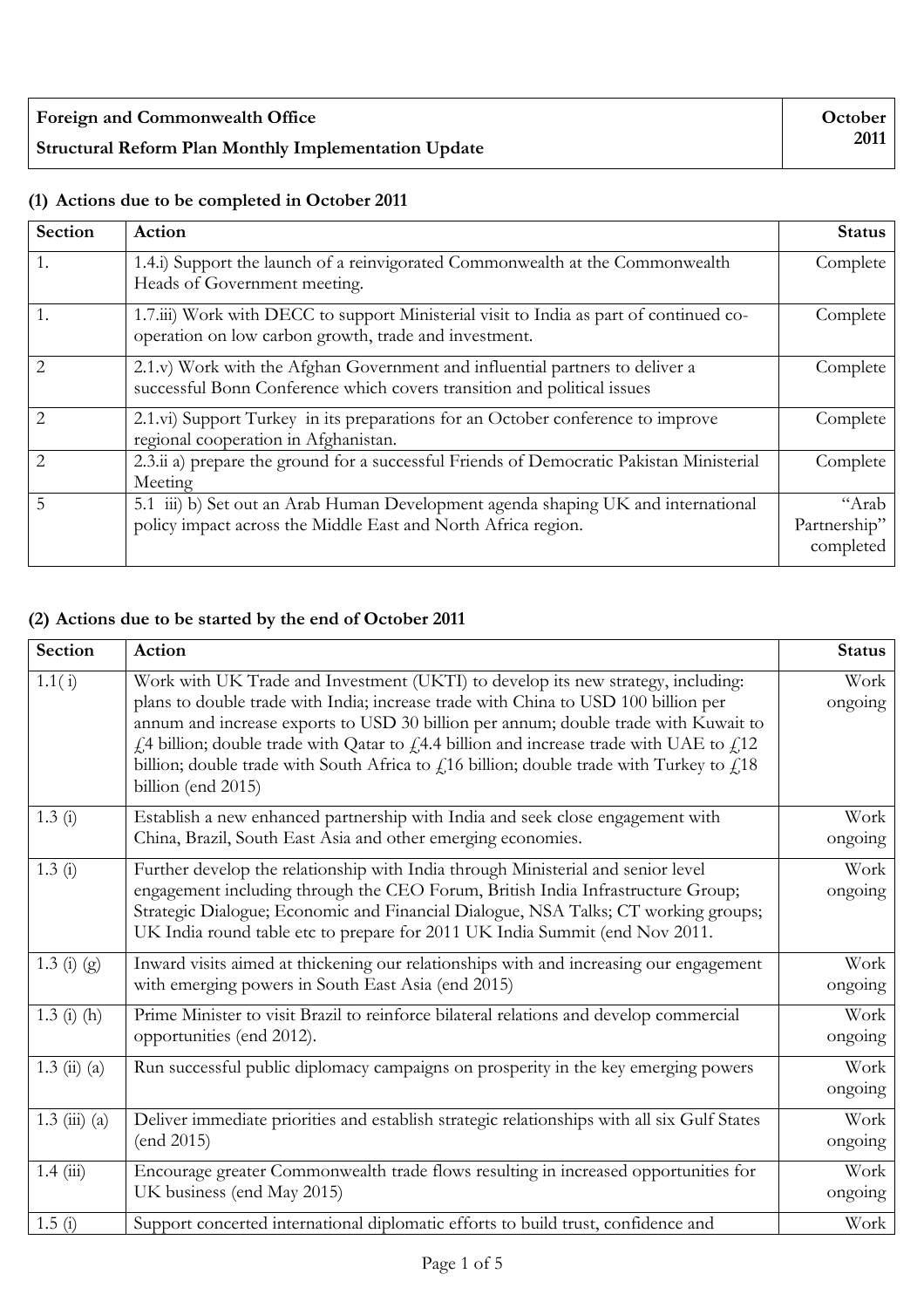|                    | consensus on non-proliferation and disarmament through existing international<br>framework and conventions etc (end May 2015)                                                                                                                                                         | ongoing         |
|--------------------|---------------------------------------------------------------------------------------------------------------------------------------------------------------------------------------------------------------------------------------------------------------------------------------|-----------------|
| $1.5 \; (iv)$      | Play a leading role in an internationally-agreed twin-track diplomatic approach of<br>pressure and engagement to stop Iran obtaining a nuclear weapon (end May 2015)                                                                                                                  | Work<br>ongoing |
| 1.5(y)             | Play a leading role in the international nuclear and biological security effort including<br>through leading on the information security strand of the 2012 Nuclear Security Summit<br>in 2012 (end Jun 2012)                                                                         | Work<br>ongoing |
| $1.6 \text{ (iv)}$ | Provide political and financial support for the Palestinian Authority programme to build<br>the institutions of a future Palestinian state in order to prepare for a two state solution<br>and create a conducive environment for peace (end May 2015).                               | Work<br>ongoing |
| $1.6 \,(vi)$       | Support the process of transition to democratic government in Egypt and Tunisia,<br>including on electoral reform and the development of political parties, and offer<br>assistance to support the stabilisation of the Egyptian and Tunisian economies (end Jun<br>2012).            | Work<br>ongoing |
| $1.6 \ (vi)$       | Play a leading role in the development of a peaceful and more democratic Libya within<br>existing international borders, including by working to ensure full implementation of all<br>relevant UN Security Council resolutions and other international commitments (end<br>Dec 2012). | Work<br>ongoing |
| 1.7 (iv)           | Work through G20 Summit to reconfirm commitments to low carbon growth,<br>provision of climate finance and reduction of fossil fuel subsidies (end Nov 2011)                                                                                                                          | Work<br>ongoing |
| 1.7(y)             | Work for a comprehensive global agreement on climate change, including, securing<br>significant progress at the UN Framework Convention on Climate Change negotiations<br>in Cancun and South Africa (end Dec 2011)                                                                   | Work<br>ongoing |
| 1.7 (vi)           | Engage with US, Canada, Japan, African Union and Australia on national and global<br>security risks of climate change, working with MOD and DECC (end May 2015)                                                                                                                       | Work<br>ongoing |
| $1.7 \ (vi)$       | Accelerate the global transition to a low carbon climate resilient economy, working with<br>EU institutions and partners (end May 2015)                                                                                                                                               | Work<br>ongoing |
| 1.9(i)             | Contribute to the early expansion of the UN Security Council (end Dec 2012)                                                                                                                                                                                                           | Work<br>ongoing |
| $2.1$ (ii)         | Work with international partners and the Afghan Government on the transition of<br>security from ISAF to Afghan security forces by the end of 2014. Attend NATO<br>Summit and commit to a way forward on transition, with the first phase beginning in<br>early 2011 (end Dec 2014)   | Work<br>ongoing |
| $2.1$ (iii)        | Work with ISAF partners to encourage all to stay the course, maintaining a force<br>presence in Afghanistan during the transition process, and contributing to building the<br>capacity of Afghan security forces (end Dec 2014)                                                      | Work<br>ongoing |
| $2.1$ (iv)         | Work with international partners to align efforts, including (a) the United States, (b)<br>NATO, (c) UN, (d) regional countries such as Pakistan, India and Saudi Arabia, and (e)<br>the EU (end Dec 2011)                                                                            | Work<br>ongoing |
| $2.2(i)$ (b)       | Begin to provide monthly written updates to Parliament, including reports on progress<br>in the implementation of Kabul and London commitments (end May 2015)                                                                                                                         | Work<br>ongoing |
| $2.3$ (i) (b)      | The British Pakistan Foundation helps to deliver stronger people to people links<br>between the UK and Pakistan (end May 2015)                                                                                                                                                        | Work<br>ongoing |
| 2.3(j) I           | Set up and implement a programme of regular contacts, including visits, between the<br>PM and other Minsters with their Pakistani counterparts (end May 2015)                                                                                                                         | Work<br>ongoing |
| $2.3$ (i) (d)      | Support Pakistan's efforts to implement a package of reforms agreed with the                                                                                                                                                                                                          | Work            |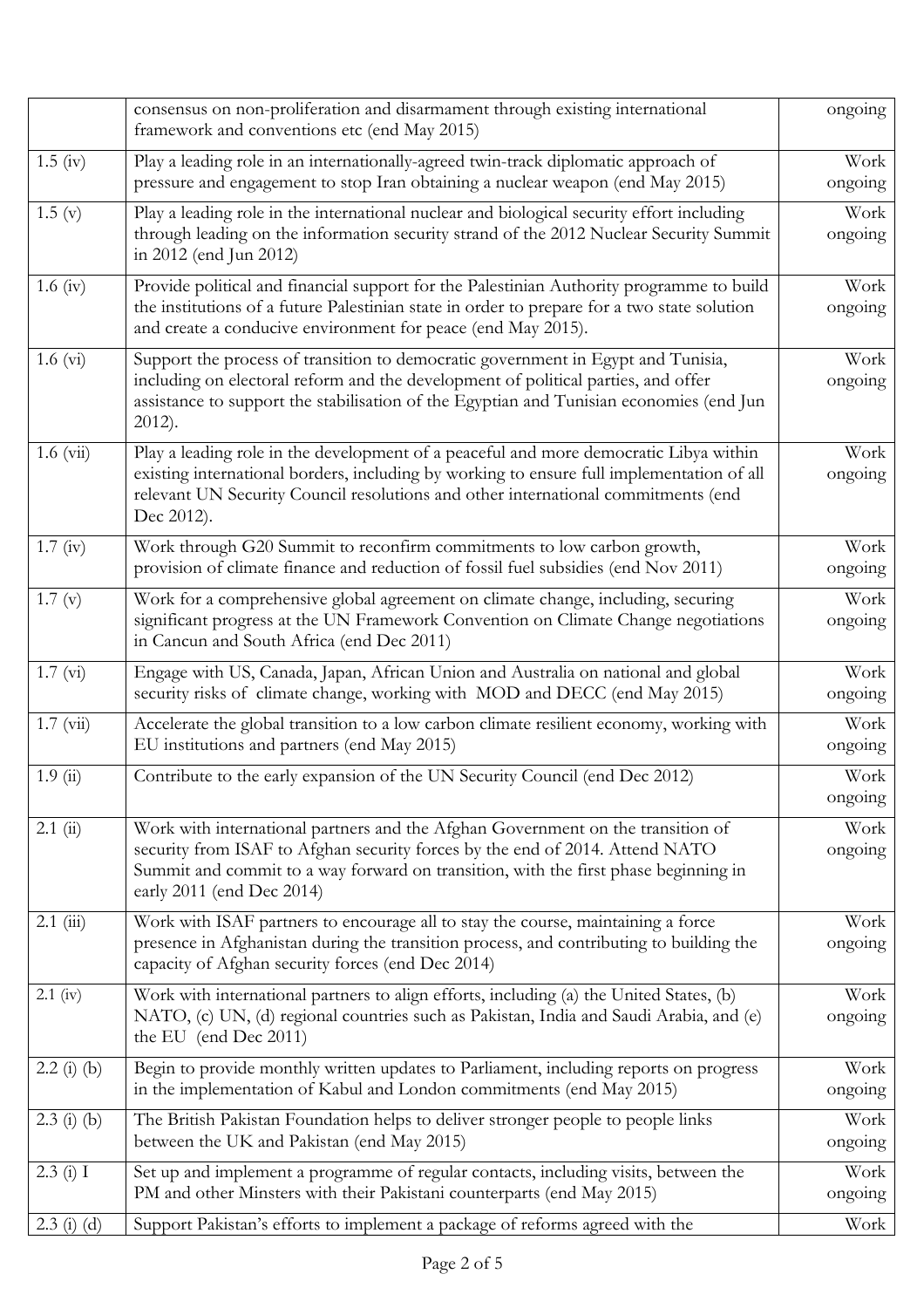|                 | International Financial Institutions (end May 2015)                                                                                                                                                                                                                                                                                                                                                                                                                                                      | ongoing         |
|-----------------|----------------------------------------------------------------------------------------------------------------------------------------------------------------------------------------------------------------------------------------------------------------------------------------------------------------------------------------------------------------------------------------------------------------------------------------------------------------------------------------------------------|-----------------|
| $2.3$ (i) (e)   | Enhance practical co-operation through the UK/Pakistan CT Joint Working Group<br>(end May 2015)                                                                                                                                                                                                                                                                                                                                                                                                          | Work<br>ongoing |
| $2.3$ (ii) (b)  | Strengthen the EU's relationship with Pakistan, including through: the delivery of<br>preferential market access (GSP+), increased development assistance, and high level<br>contacts (end Dec 2011)                                                                                                                                                                                                                                                                                                     | Work<br>ongoing |
| 2               | 2.3.iii Work in partnership with Pakistan to tackle terrorist threats, including a high level<br>diplomatic engagement and Ministerial visits, and a programme of counter-terrorism<br>assistance to help the Pakistan government to disrupt terrorist activity.                                                                                                                                                                                                                                         | Work<br>ongoing |
| 3.3(i)          | Organise an international conference on cyber security in 2011 (end Nov 2011)                                                                                                                                                                                                                                                                                                                                                                                                                            | Work<br>ongoing |
| 4.1 $(i)$ $(a)$ | Political and practical support to Croatia in fulfilling necessary accession criteria in 2011<br>to enable accession negotiations to close (end May 2015)                                                                                                                                                                                                                                                                                                                                                | Work<br>ongoing |
| 4.1 (i) (b)     | Support progress towards Turkey's EU accession, work for deeper EU Turkey strategic<br>relations through: working closely with EU member state counterparts and the<br>European Commission; and working with Turkey both bilaterally and at EU level to<br>support progress in their domestic reform programme, enabling further chapters to be<br>open; all parties involved in the Cyprus talks to achieve a solution: the key to<br>unblocking Turkey's accession process in the long term (end 2011) | Work<br>ongoing |
| 4.1 $(i)$ I     | Support steady progress in Iceland's EU accession negotiations, encourage the Icelandic<br>authorities to develop and maintain necessary reforms end commercial whaling and<br>resolve Icesave (end May 2015)                                                                                                                                                                                                                                                                                            | Work<br>ongoing |
| $4.1(i)$ (d)    | Support an EU future for the Western Balkans region, once clear membership criteria<br>are met. Support and encourage countries in the region to deliver reforms including<br>through the EU accession process; focussing on stability, democracy rule of law,<br>reconciliation, continued resolution of conflict legacy (end May 2015)                                                                                                                                                                 | Work<br>ongoing |
| 4.3(i)          | Seek tough and effective EU engagement on Iran (end May 2015)                                                                                                                                                                                                                                                                                                                                                                                                                                            | Work<br>ongoing |
| $4.3 \ (iii)$   | Work to promote stability in the Western Balkans (end May 2015)                                                                                                                                                                                                                                                                                                                                                                                                                                          | Work<br>ongoing |
| 4.3 (iv) (a)    | Ensuring that 10% of EAS Assistant Director and above positions are filled by British<br>nationals (end Dec 2013)                                                                                                                                                                                                                                                                                                                                                                                        | Work<br>ongoing |
| 4.3 (iv) (b)    | Influence EAS policies to ensure they support UK security and prosperity the EAS only<br>acts where mandated to do so by Treaties (end Dec 2013)                                                                                                                                                                                                                                                                                                                                                         | Work<br>ongoing |
| 4.4 (i) (a)     | Implement the EU Energy Third Package effectively (end May 2015)                                                                                                                                                                                                                                                                                                                                                                                                                                         | Work<br>ongoing |
| 4.4 $(i)$ $(d)$ | Support the Delivery of an ambitious EU India Free Trade Agreement (end 2011)                                                                                                                                                                                                                                                                                                                                                                                                                            | Work<br>ongoing |
| 4.4 (i) $(f)$   | Encourage a strong EU position in the UN Framework Convention on Climate Change<br>negotiations in Cancun and South Africa (end Dec 2011)                                                                                                                                                                                                                                                                                                                                                                | Work<br>ongoing |
| 4.4(ii)         | Work with the Treasury to ensure that the next EU Financial Perspectives reflect<br>Britain's views and take account of economic circumstances (end Dec 2012)                                                                                                                                                                                                                                                                                                                                            | Work<br>ongoing |
| 4.4 (iv)        | Ensure that the British perspective is reflected in EU institutions by increasing the<br>number of British citizens entering EU institutions (end Jun 2012)                                                                                                                                                                                                                                                                                                                                              | Work<br>ongoing |
| 5.1(i)          | Align the work of the British Council and the BBC World Service with this programme                                                                                                                                                                                                                                                                                                                                                                                                                      | Work            |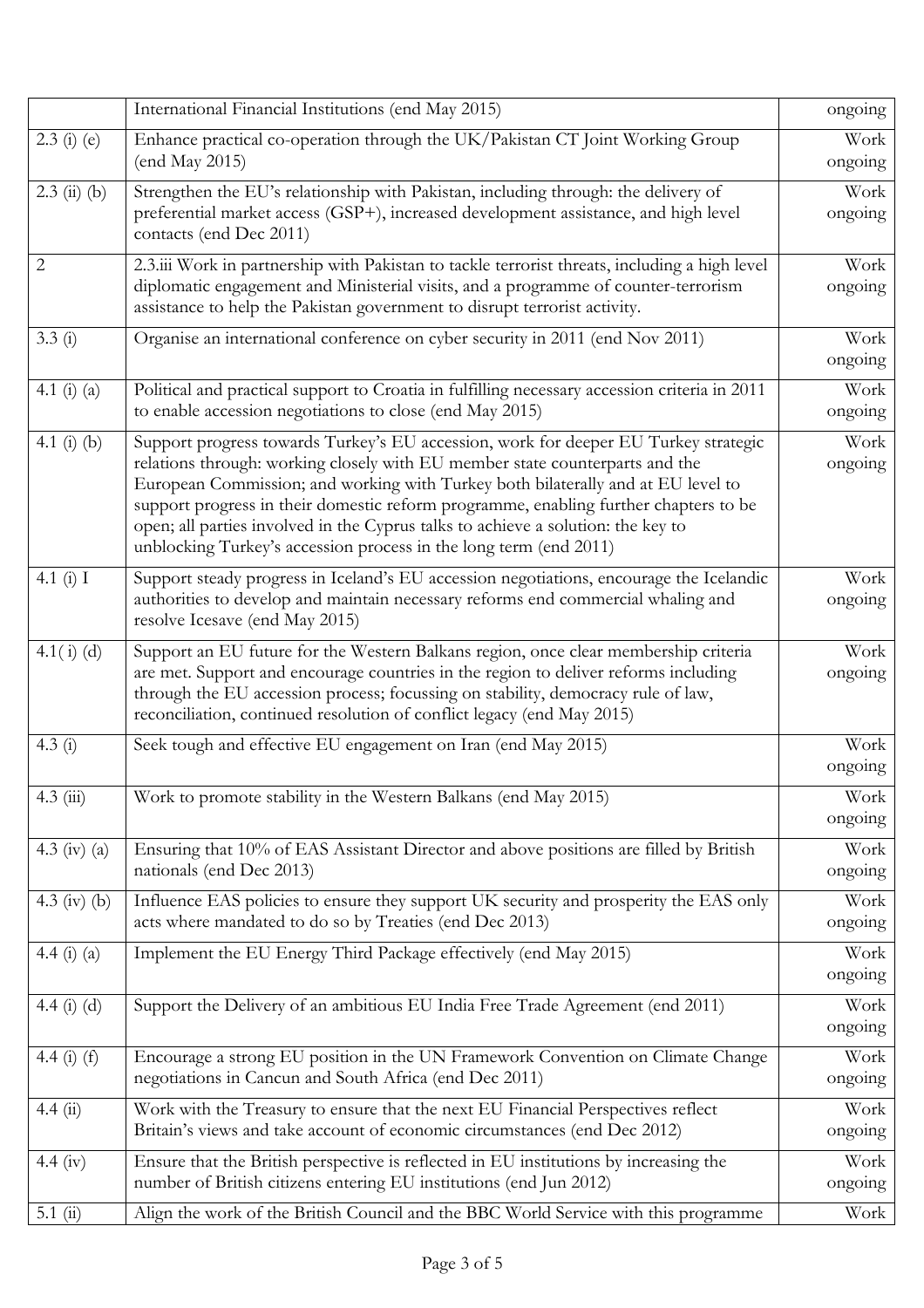|               | (end 2012)                                                                                                                                                                              | ongoing         |
|---------------|-----------------------------------------------------------------------------------------------------------------------------------------------------------------------------------------|-----------------|
| 5.1 (v) (a)   | Devise a strategy to enhance the impact of UK contribution to conflict prevention (end<br>2011)                                                                                         | Work<br>ongoing |
| 5.1 $(vi)$    | Promote and project UK values to ensure that the UK models and upholds legal<br>obligations robustly and without scope for abuse, including on universal jurisdiction<br>(end May 2015) | Work<br>ongoing |
| 5.2 $(i)$     | Work with the NSC to assess whether a review is needed to improve the coherence and<br>impact of UK aid and diplomacy overseas (end Dec 2011)                                           | Work<br>ongoing |
| $5.3 \ (iii)$ | Provide comprehensive input into the preparatory work needed to allow the Gibson<br>Inquiry to commence in early 2011 and report within the year (end Mar 2012)                         | Work<br>ongoing |
| 5.3 $(iv)$    | Begin to implement the Gibson Inquiry recommendations (end Mar 2012)                                                                                                                    | Work<br>ongoing |

## **(3) Explanation of missed deadlines**

The status of missed deadlines from previous reports is:

| <b>Deadline Missed</b>                                                                                                        | <b>Status</b> | Comments                            |
|-------------------------------------------------------------------------------------------------------------------------------|---------------|-------------------------------------|
| 5.3 (ii) Publish a Green Paper on how<br>intelligence is treated in the full range of<br>judicial proceedings (end July 2011) |               | Completed   Published October 2011. |

# **(4) External delays**

The status of actions delayed in previous reports for reasons outside of the Department's control:

| Deadline missed                                                                                                                                                                                    | <b>Status</b> | <b>Comments</b>                                                                                                                                                                                                                                                                                                                                                                                                                                                                                                                                                                                                                                                                                                                                                                                                                                                                                                                                                                                                                                                                                                                                                  |
|----------------------------------------------------------------------------------------------------------------------------------------------------------------------------------------------------|---------------|------------------------------------------------------------------------------------------------------------------------------------------------------------------------------------------------------------------------------------------------------------------------------------------------------------------------------------------------------------------------------------------------------------------------------------------------------------------------------------------------------------------------------------------------------------------------------------------------------------------------------------------------------------------------------------------------------------------------------------------------------------------------------------------------------------------------------------------------------------------------------------------------------------------------------------------------------------------------------------------------------------------------------------------------------------------------------------------------------------------------------------------------------------------|
| 1.6 (ii) Continue to press for an end to<br>Israeli settlement construction in close<br>co-ordination with the US and key<br>partners in order to preserve a two state<br>solution (end Sep 2011). | Delayed       | The UK has lobbied the Israeli government regularly on this<br>issue. Building on the momentum of discussions around the<br>vote in the UN Security Council on this issue on 18 February<br>2011, we have also worked with European and other partners<br>to maintain the pressure. Most recently, on 16 October, the<br>Foreign Secretary made the following statement: "I am<br>dismayed by the Israeli announcement on 14 October of a new<br>settlement at Givat Hamatos. This provocative step, which<br>further encloses East Jerusalem, is particularly disappointing<br>given the international condemnation of the expansion of the<br>Mordot Gilo settlement just a few weeks ago. Settlements are<br>not only illegal under international law, but also undermine<br>the possibility of a two state solution to the Israeli-Palestinian<br>conflict and those working for a sustainable peace. I call again<br>for these announcements to be revoked. Together with our EU<br>and other partners we will make very clear to the Israeli<br>government the strength of our concern." The UK will<br>continue to raise this issue whenever appropriate. |
| 1.6 (iii) Play a lead role within the<br>international community to secure change                                                                                                                  | Delayed       | Throughout the period, the UK has worked closely with the EU<br>to push Israel to ease restrictions as well as agreeing a set of                                                                                                                                                                                                                                                                                                                                                                                                                                                                                                                                                                                                                                                                                                                                                                                                                                                                                                                                                                                                                                 |
| on the ground in Gaza, including                                                                                                                                                                   |               | indicators to measure progress. The UK played a key role in<br>the drafting of an EU strategy to identify ways to improve                                                                                                                                                                                                                                                                                                                                                                                                                                                                                                                                                                                                                                                                                                                                                                                                                                                                                                                                                                                                                                        |
| acceleration of imports needed for core                                                                                                                                                            |               | access to Gaza. UK support to the UN Access Coordination                                                                                                                                                                                                                                                                                                                                                                                                                                                                                                                                                                                                                                                                                                                                                                                                                                                                                                                                                                                                                                                                                                         |